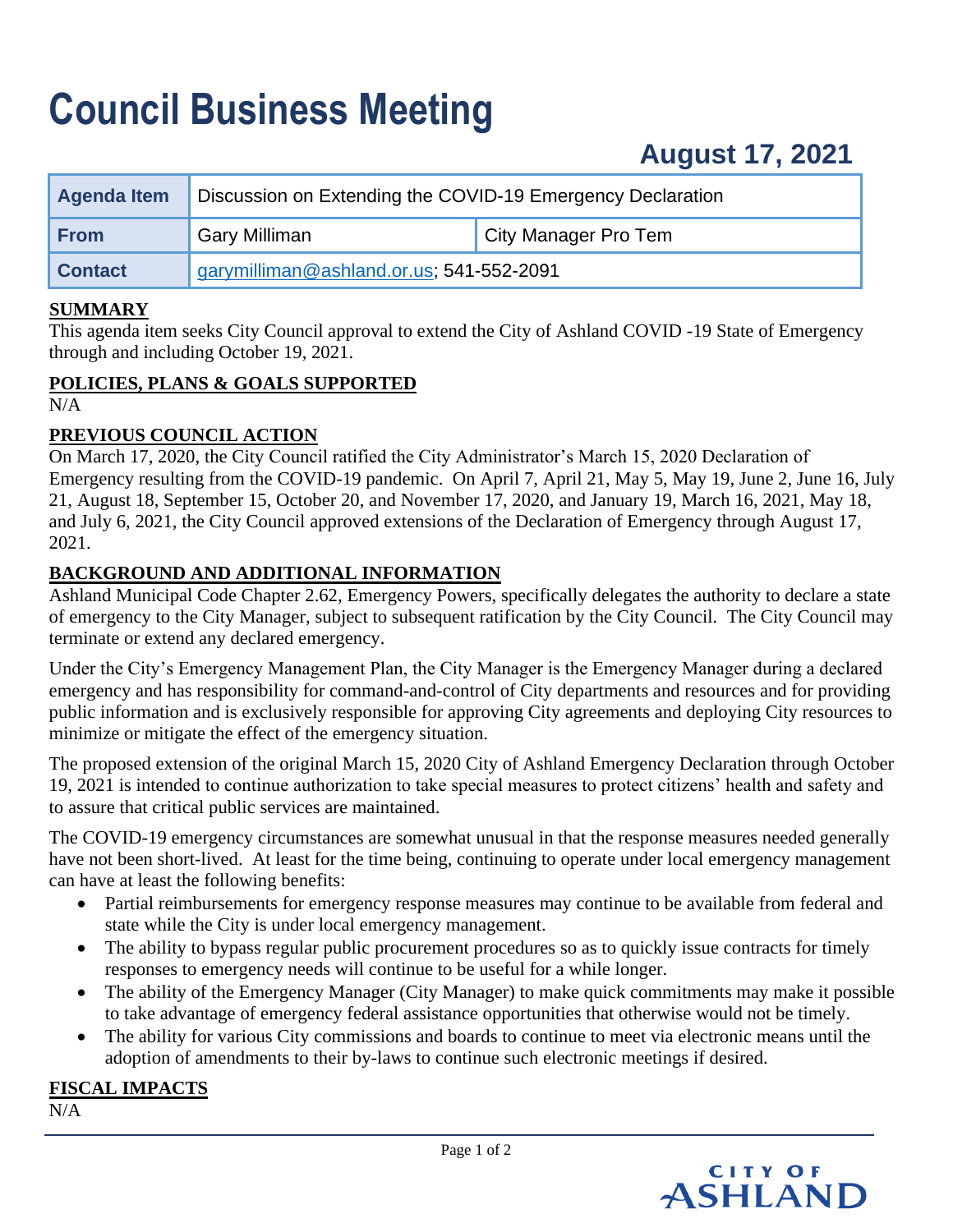### **STAFF RECOMMENDATION**

Staff recommends Council approval of the proposed Emergency Declaration Extension.

## **ACTIONS, OPTIONS & POTENTIAL MOTIONS**

- 1. I move Council approval of the proposed Declaration of Emergency Extension through October 19, 2021.
- 2. I move Council approval of the proposed Declaration of Emergency Extension through October 19, 2021, with the following revisions: ...

### **REFERENCES & ATTACHMENTS**

Attachment 1: Proposed City of Ashland Declaration of State of Emergency Extension through October 19, 2021

# CITY OF<br>ASHLAND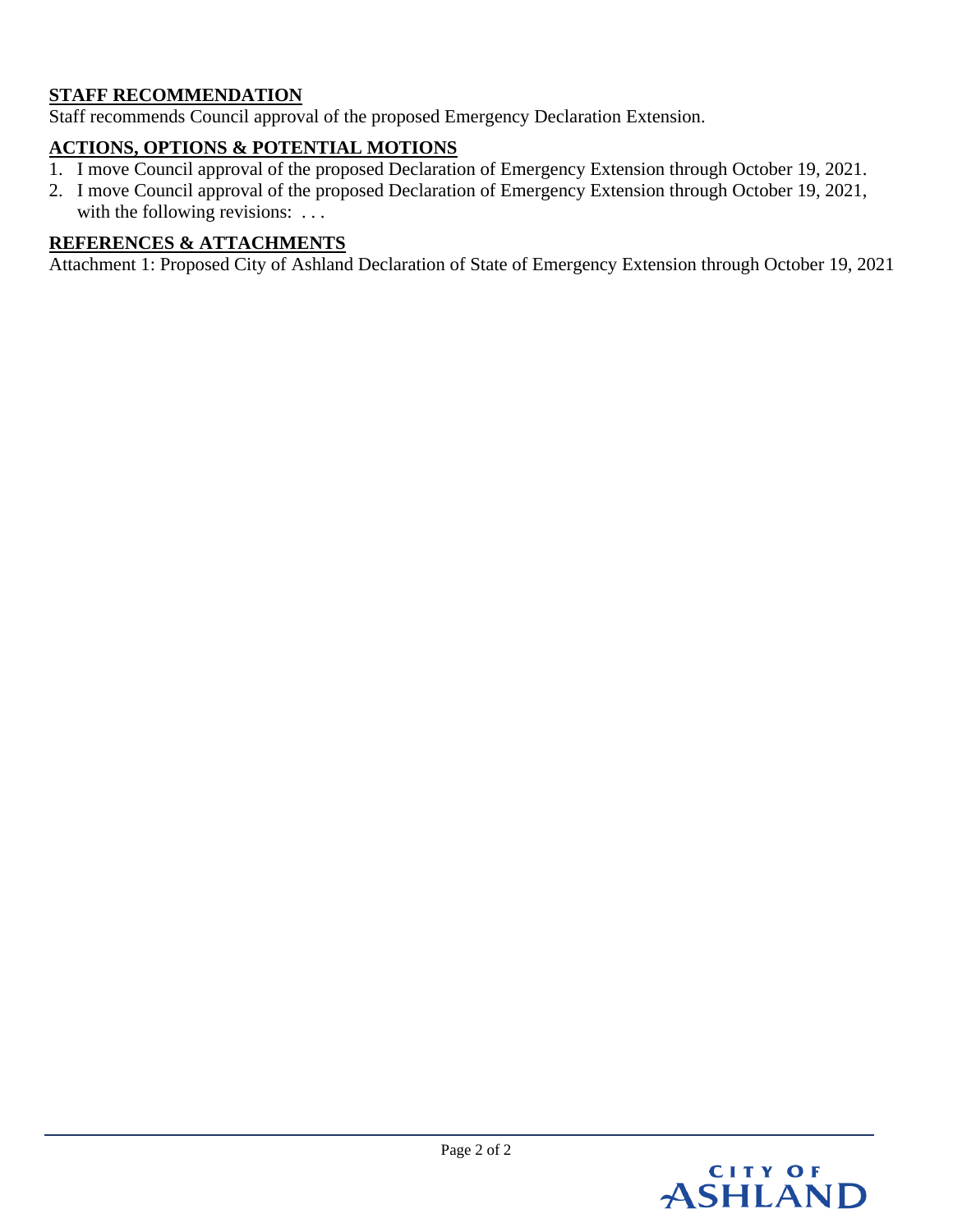## **CITY OF ASHLAND DECLARATION OF STATE OF EMERGENCY - EXTENSION AUGUST 17, 2021, THROUGH OCTOBER 19, 2021**

#### **TO: Danny Jordan, County Administrator and the Jackson County Office of Emergency Management**

#### **FROM: Gary Milliman, City Manager Pro Tem, City of Ashland, Oregon**

#### **The City Manager Pro Tem of the City of Ashland finds that:**

- A. Pursuant to the authority granted by Oregon Revised Statutes Chapter 401, the City of Ashland has enacted a local ordinance codified in Ashland Municipal Code Chapter 2.62, Emergency Powers, that provides direction for the City, its officials, and others in the event that an emergency or disaster exists within the City and assigns executive responsibility in times of emergency. The City Council has approved a detailed Emergency Management Plan in Ashland Municipal Code Chapter 2.62, which specifically delegates the authority to declare a state of emergency to the City Manager, subject to subsequent ratification by the City Council.
- B. The following conditions have resulted in the need for a City of Ashland Declaration of a State of Emergency:
	- a. On March 8, 2020, the Governor of Oregon issued Executive Order 20-03 declaring a statewide state of emergency due to the COVID-19 outbreak in Oregon.
	- b. On March 11, 2020, COVID-19 was declared a pandemic by the World Health Organization, in recognition that this fast-spreading contagion is part of a group of viruses that can cause respiratory disease, with the potential to cause serious illness or loss of life for individuals with underlying health conditions.
	- c. On March 13, 2020, the President of the United States declared the COVID-19 outbreak a national emergency.
	- d. On March 17, 2020, pursuant to Ashland Municipal Code Chapter 2.62, the Ashland City Council ratified the City Administrator's March 15, 2020 Declaration of State of Emergency vesting in the City Administrator authority to take such actions and issue such orders as the City Administrator deems necessary to protect the public and to minimize or mitigate the effect of the emergency. By its terms, this initial Declaration was to be in effect through April 7, 2020, and could be extended thereafter in increments.
	- e. In its June 2020 Special Session, the Oregon Legislature passed, and the Governor signed, House Bill 4212 authorizing governing bodies of public bodies, other than the State of Oregon, until termination of any extensions of Governor's Executive Order 20-03, to: (1) conduct all public meetings and hearings using telephone or video conferencing technology or through other electronic or virtual means; (2) make available a method by which the public can listen to or virtually attend such public meetings or hearings at the time they occur, without necessarily providing a space for public attendance; and (3) provide an opportunity for submission of testimony either by timely submission of written testimony or by electronic or virtual means – notwithstanding any requirements by law or policy that testimony during a public meeting or hearing be taken in person.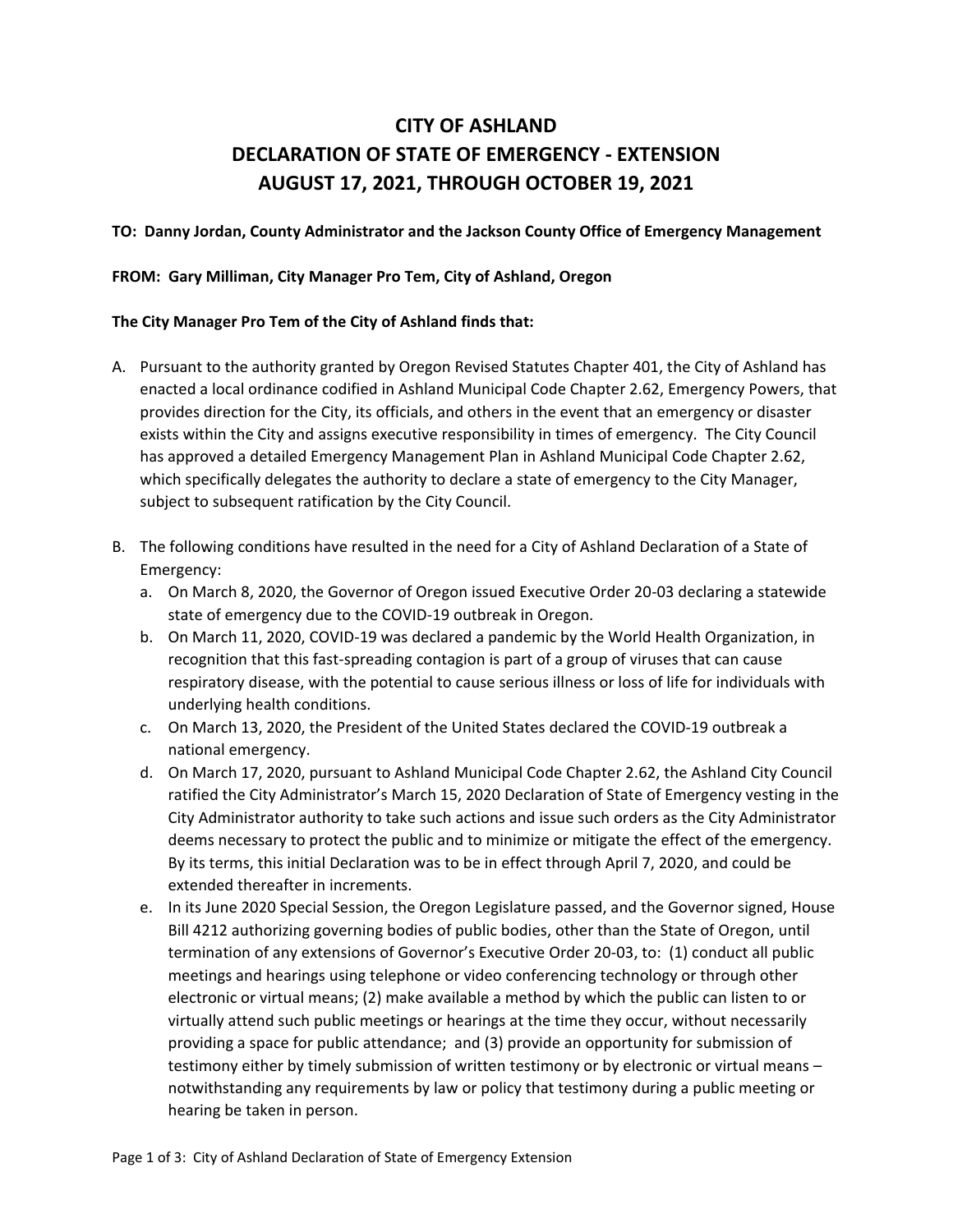- f. On April 7, April 21, May 5, May 19, June 2, June 16, July 21, August 18, September 15, October 20, and November 17 of 2020, and on January 19, March 16, May 18, and July 6 of 2021,the Ashland City Council approved extensions of the City of Ashland's State of Emergency and extended the initial Emergency Declaration through August 17, 2021.
- g. A State of Emergency continues to exist in the City of Ashland, and the City has expended and will continue expending resources for responding to the COVID-19 emergency. The COVID-19 contagion continues to have impacts to Ashland residents, workers, visitors, and businesses; will continue to require City resources to keep the community informed and as safe as possible; and will continue to have negative consequences for Ashland's economy and workforce at least through October 19, 2021.
- C. The foregoing circumstances affect all of the territory within the corporate limits of the City of Ashland.
- D. This extension of the initial March 15, 2020 City of Ashland Declaration of a State of Emergency is intended to continue the authorization to take special measures to protect citizens' health and safety, to assure that critical public services are maintained, and to reduce stress and fear. The City urges citizens to show even greater-than-normal neighborliness, tolerance, and patience in the face of inconveniences and uncertainty during this period.

#### **NOW, THEREFORE, based upon the circumstances set forth above, the following emergency orders have been issued by the City Manager Pro Tem and ratified by the City Council:**

**1.** A State of Emergency is declared to continue to exist in the City of Ashland, Oregon.

**2.** The City of Ashland respectfully requests that Jackson County continue to provide any needed assistance, consider the City an "emergency area" as provided for in ORS Chapter 401, and request support from state agencies and/or the federal government.

**3.** The City shall take all necessary steps authorized by law to coordinate the response to and recovery from the COVID-19 emergency including, but not limited to, requesting assistance and potential reimbursements from the State of Oregon and the appropriate federal agencies for the City, business owners, social service agencies, and citizens in general.

**4.** In conformance with AMC Chapter 2.62 and the adopted City Emergency Management Plan ("EMP"), during the time the March 15, 2020 Declaration or any extension of it is in effect, the City Manager is the Emergency Manager and has responsibility for command-and-control of City departments and resources and for providing public information; the City Manager is exclusively responsible for approving City agreements and deploying City resources; and City officials are authorized to continue to take such actions and issue such orders as are determined by the City Manager to be necessary to protect the public and property and to continue to efficiently conduct activities that minimize or mitigate the effect of the emergency situation. (AMC 2.62.040; AMC 2.62.050B; EMP 5.1; and EMP 5.4.1)

**5.** Under direction from the City Manager (EMP 3.2.1.2), the duties of the Emergency Operations Public Information Officer include: developing and coordinating release of information to incident personnel,